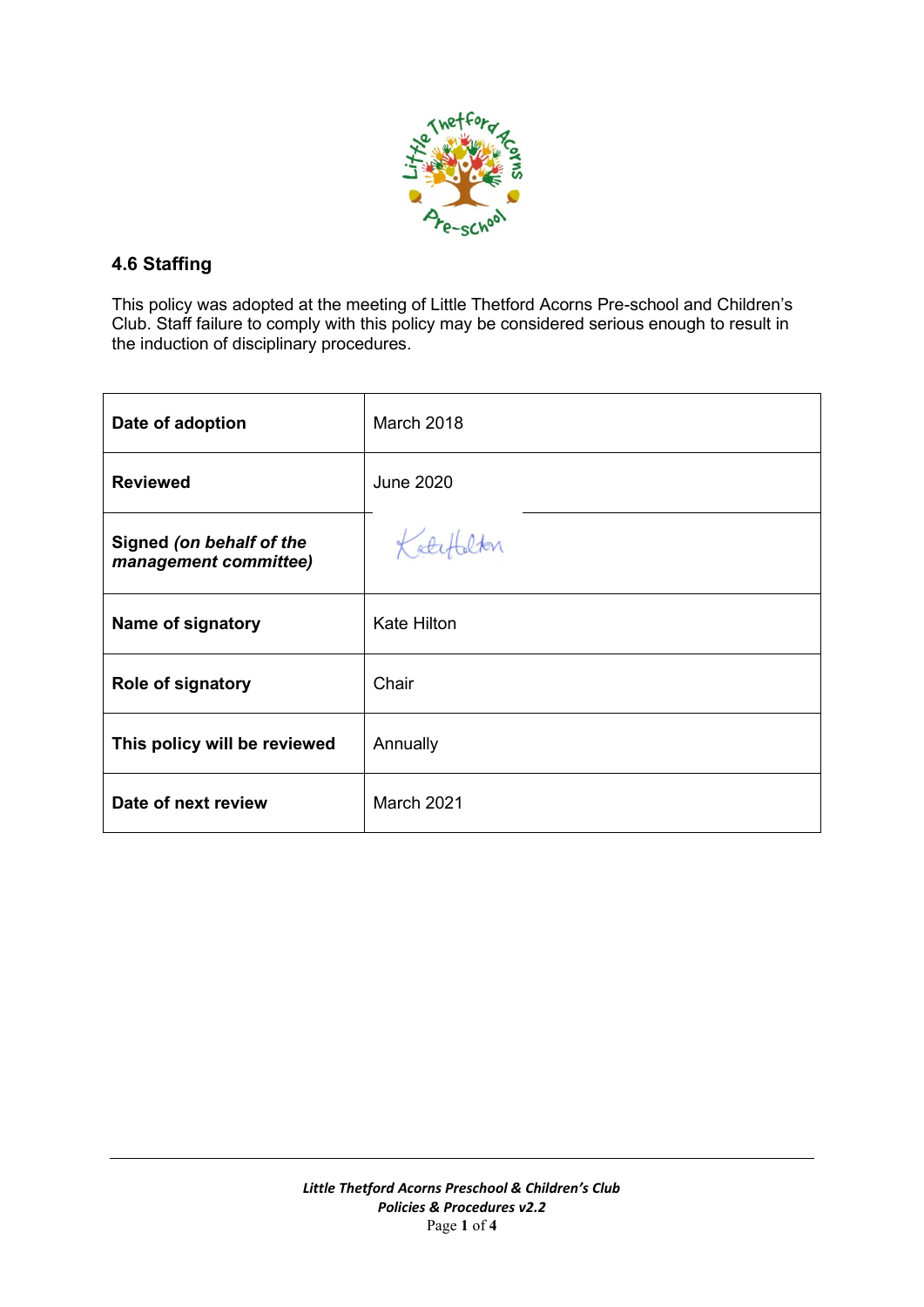# **4.6 Staffing**

### **Safeguarding and Welfare Requirement: Staff: Child Ratios**

Staffing arrangements must meet the needs of all children and ensure their safety.

### **Policy Statement**

We provide a staffing ratio in line with the Safeguarding and Welfare Requirements of the Early Years Foundation Stage. Members of staff are appropriately qualified and we carry out checks for enhanced criminal records and barred list checks through the Disclosure and Barring Service, in accordance with statutory requirements.

We provide an induction for all staff, volunteers and managers in order to fully brief them about the setting, the families we serve, our policies and procedures, curriculum and daily practice (see our Induction of Staff, Volunteers Policy).

We aim to ensure that our children are offered high-quality early years care and education.

### **Procedures**

To meet this aim, we use the following ratios of adult to child:

|  | Children aged two years of age | 1 adult: 4 children |
|--|--------------------------------|---------------------|
|--|--------------------------------|---------------------|

- Children aged three years and over 1 adult: 8 children
- -

### **In line with ratio and the requirements of the EYFS we ensure that:**

- At least one member of staff holds a full and relevant Level 3 qualification; and
- A minimum of half of all other staff hold a full and relevant Level 2 qualification.
- A minimum of two qualified and vetted staff are on duty at any one time, one of whom is either our Manager or our Deputy.
- We will only include those aged 17 years or older within our ratios, where they are competent and responsible.
- We may also include students on long-term placements and volunteers (aged 17 or over) and apprentices (aged 16 or over), where we deem them to be suitably qualified and experienced.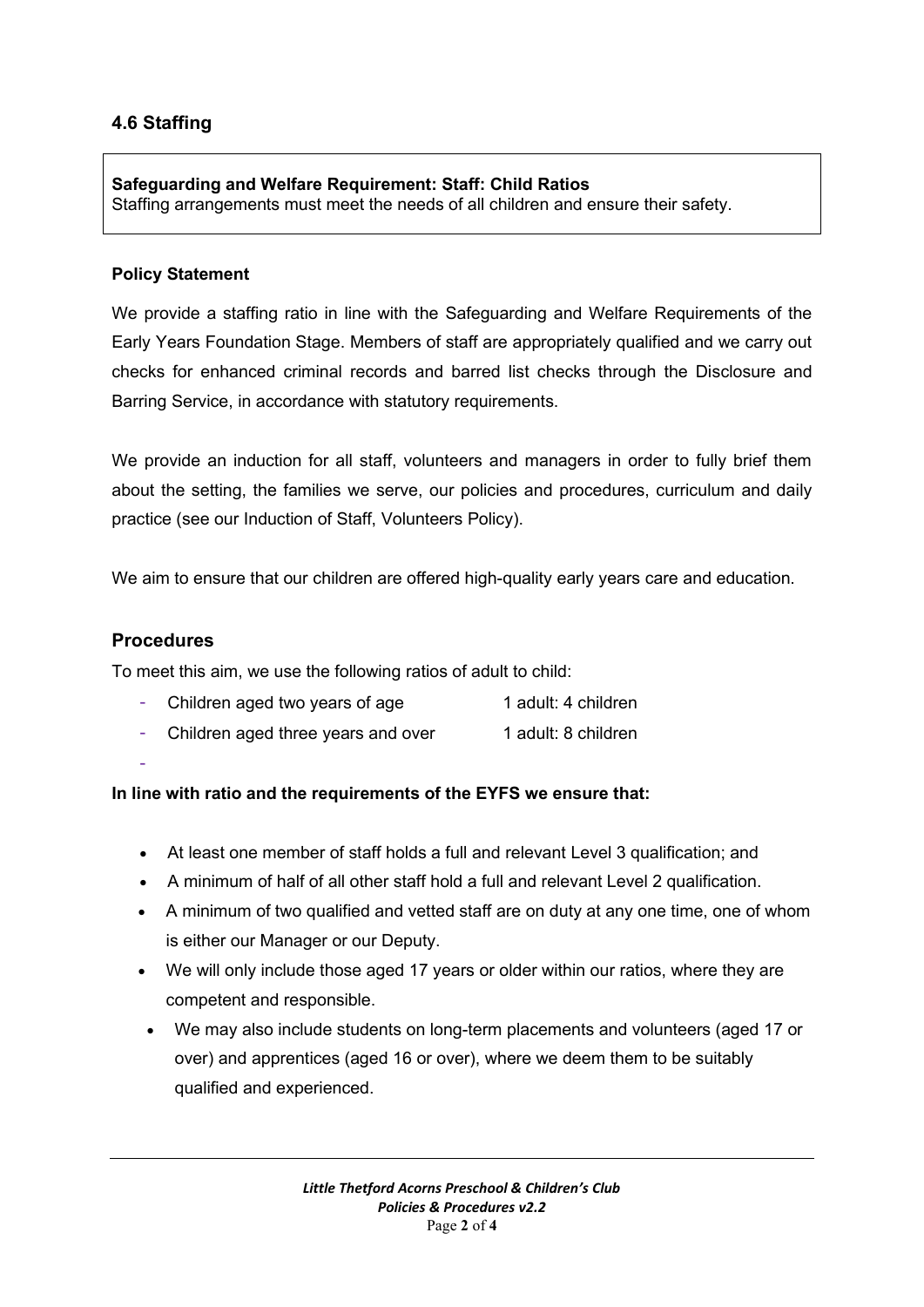- Our manager deploys our staff, students and volunteers to give adequate supervision of indoor and outdoor areas, ensuring that children are within sight *or* hearing of staff at all times.
- All staff are deployed according to the needs of the setting and the children attending.
- Our staff, students and volunteers inform their colleagues if they have to leave their area and tell colleagues where they are going.
- Our staff, students and volunteers focus their attention on children at all times and do not spend time in social conversation with colleagues while they are working with children.
- We assign each child a key person to help the child become familiar with the setting from the outset and to ensure that each child has a named member of staff with whom to form a relationship. The key person plans with parents for the child's wellbeing and development in the setting. The key person meets regularly with the family for discussion and consultation on their child's progress and offers support in guiding their development at home.
- We hold regular staff meetings to undertake curriculum planning and to discuss children's progress, their achievements and any difficulties, which may arise from time to time.
- The number of children for each key person takes into account the individual needs of the children and the capacity of the individual key person to manage their cohort.

# **COVID-19 Update**

During the COVID-19 outbreak, staff will be deployed as per the government guidance. A risk assessment for working with prioritised places is included (8.4a). Relaxation of the rules on ratios may be implemented only in exceptional circumstances, and only during the COVID-19 outbreak period. Any relaxation of ratios must be based on a risk assessment approach and with the authorisation of the Manager. Otherwise the following procedure applies.

During the COVID-19 outbreak, early years' staff are themselves considered to be 'key workers'. If staff cannot source care for their own children, then they are able to bring their child to the setting, ensuring that as far as possible, they adhere to the criteria below and ensure they are not breaching conditions of their insurance provider: